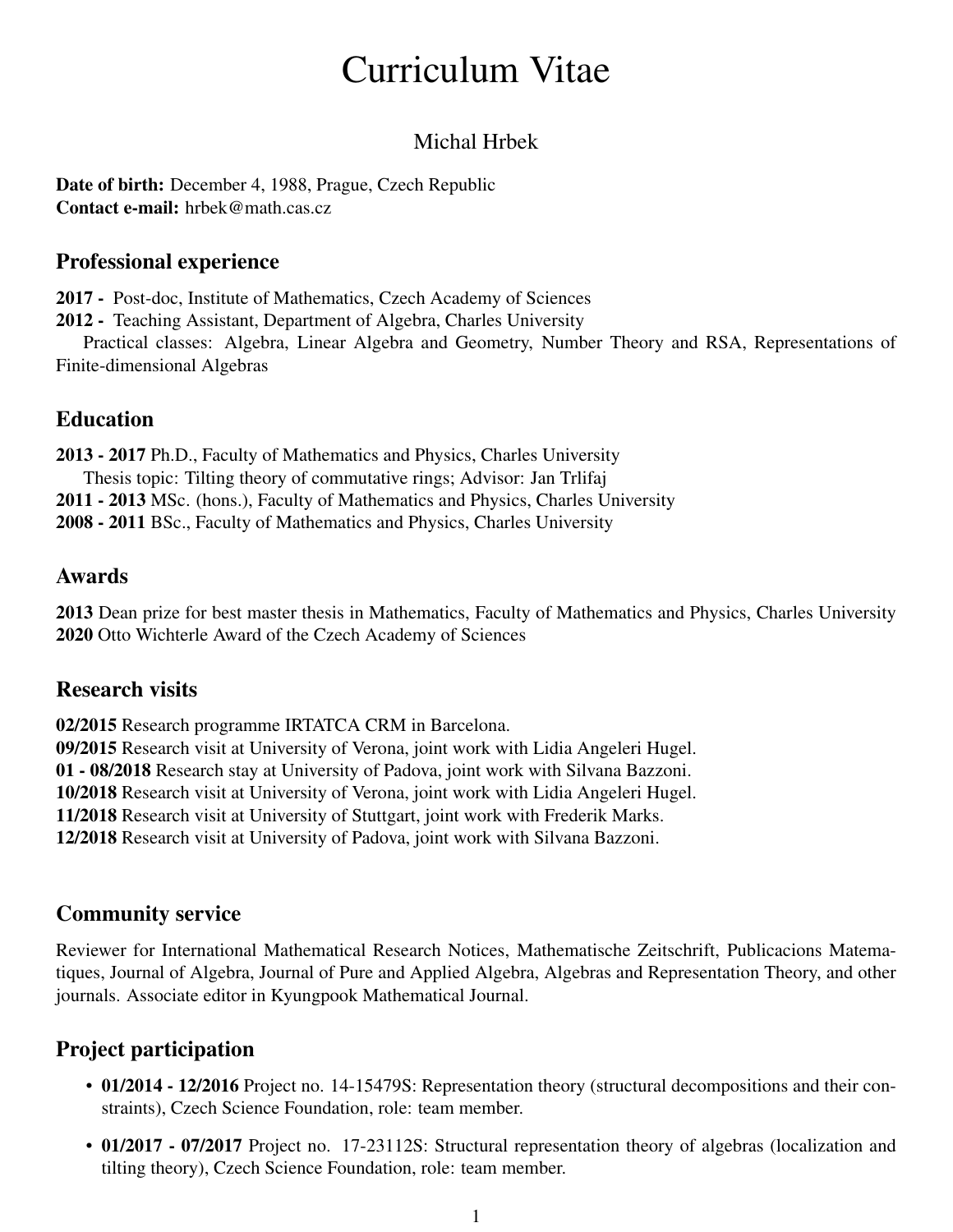- 01/2018 12/2018 Project no. MSM1001918011, Structure and localizations of the derived category of a commutative ring, Czech Academy of Sciences Programme for research and mobility support of starting researchers, role: main investigator.
- 01/2020 Project no. 20-13778S, Symmetries, dualities and approximations in derived algebraic geometry and representation theory, Czech Science Foundation, role: team member.

#### Publications

- 1. M. HRBEK, P. RŮŽIČKA, Weakly based modules over Dedekind domains. Journal of Algebra 399 (2014): 251-268.
- 2. M. HRBEK, P. RŮŽIČKA, Characterization of Abelian groups with a minimal generating set. Quaestiones Mathematicae 38.1 (2015): 103-120.
- 3. M. HRBEK, One-tilting classes and modules over commutative rings. Journal of Algebra 462 (2016): 1-22.
- 4. L. ANGELERI HÜGEL, M. HRBEK, Silting modules over commutative rings. International Mathematics Research Notices (2016): rnw147, DOI: 10.1093/imrn/rnw147.
- 5. D. HERDEN, M. HRBEK, P. RŮŽIČKA, On the existence of weak bases for vector spaces. Linear Algebra and its Applications 501 (2016): 98-111.
- 6. M. HRBEK, P. RŮŽIČKA, Regularly weakly based modules over right perfect rings and Dedekind domains. Czechoslovak Mathematical Journal 67 (2017): 367-377.
- 7. M. HRBEK, Divisibility classes are seldom closed under flat covers. Journal of Pure and Applied Algebra 223.3 (2019): 1258-1271.
- 8. M. HRBEK, J. ŠŤOVÍČEK, Tilting classes over commutative rings. Forum Mathematicum 32.1 (2020): 235-267.
- 9. M. HRBEK, Compactly generated t-structures in the derived category of a commutative ring. Mathematische Zeitschrift 295.1 (2020): 47-72.
- 10. M. HRBEK, J. ŠŤOVÍČEK, J. TRLIFAJ, Zariski locality of quasi-coherent sheaves associated with tilting. Indiana University Mathematics Journal 69.5 (2020): 1733-1762.
- 11. S. BAZZONI, M. HRBEK, Definable coaisles over rings of weak global dimension at most one. Publicacions Matemàtiques. 65.1 (2021). 165-241.
- 12. M. HRBEK, T. NAKAMURA, Telescope conjecture for homotopically smashing t-structures over commutative noetherian rings. Journal of Pure and Applied Algebra 225.4 (2021): 106571.

#### **Preprints**

- 1. M. HRBEK, L. POSITSELSKI, A. SLÁVIK, Countably generated flat modules are quite flat. To appear in J. Commut. Algebra. https://projecteuclid.org/euclid.jca/1575687632. arXiv preprint arXiv:1907.00356 (2019).
- 2. L. ANGELERI HÜGEL, M. HRBEK, Parametrizing torsion pairs in derived categories. arXiv preprint arXiv:1910.11589 (2019).
- 3. M. HRBEK, J. HU, R. ZHU, Gluing compactly generated t-structures over stalks of affine schemes. arXiv preprint arXiv:2101.09966 (2021).